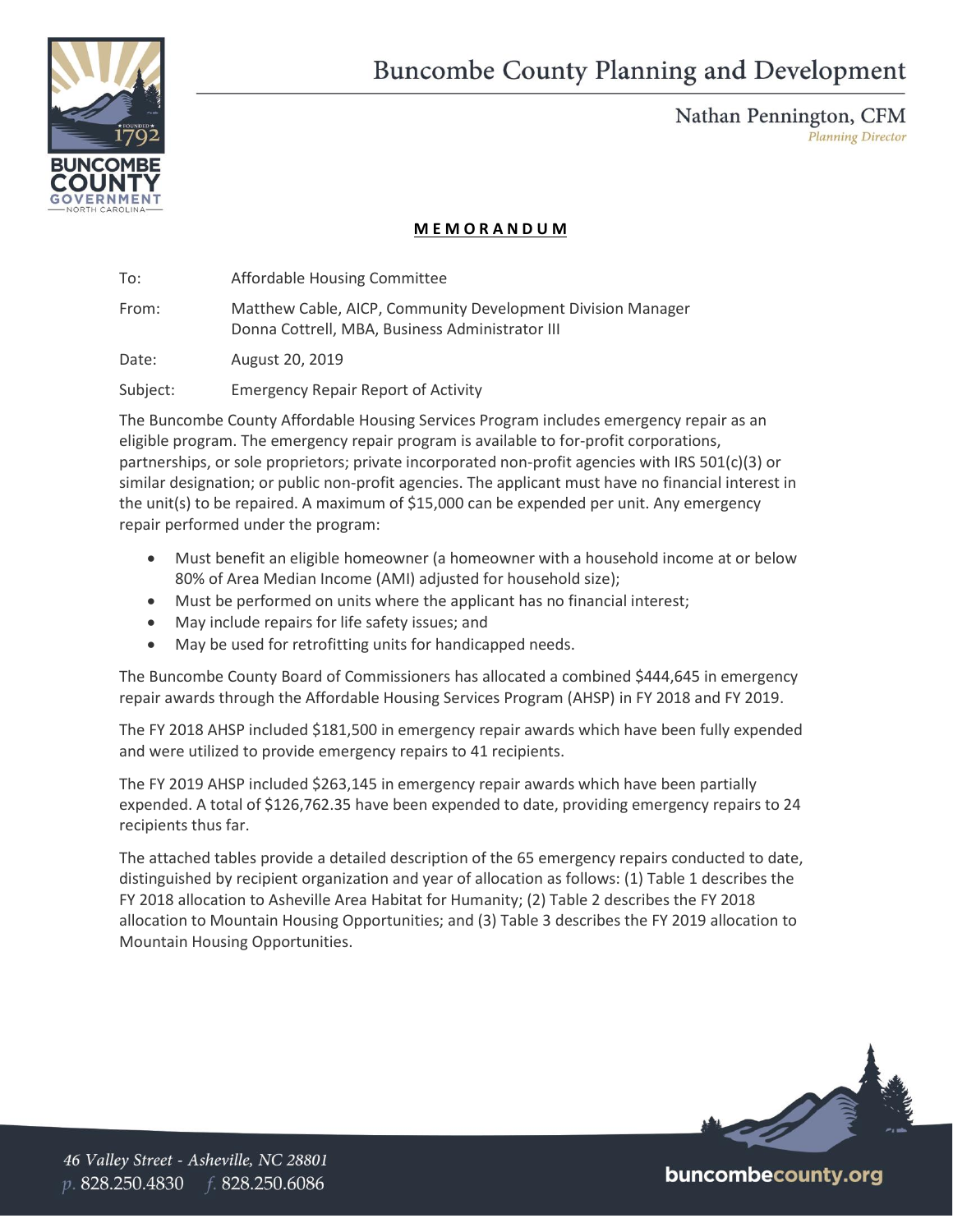## **Completed General Description of Work**

Porch Roof, Repair Kitchen Window, Install New Insulation in ent, et al.

ystem Replacement, Install New Waterline to Home, Install inning, Repair Insulation Under Trailer, Replace Window, Repair Porches, Install Siding on Front of House, et al.

ccessibility Ramp at Porch, Relocate Washer/Dryer to Main Floor, Paucet, Replace Sheetrock, Replace Rotted Fascia and Soffit, et al. P. Roof on Addition, Install Flashing, Repair Floor, Install Gutters, Replace Sewer Line, et al.

Floor, Remove Trees, Replace Oil Tank, Repair Bathroom Drains, et

**Replace Interior Doors, Replace Entry Doors, Repair Roof, Replace** ng Wall, et al.

**B 3.22.10 3.22.10 3.22.10 35.000 Stove, Repair Cracks in Walls/Ceiling 3.32.32.32.32.2018 12018 1000 Store Sto** 

|                                  |                                                                  |                 |  |                         |                       |                              |            |                         | <b>EMERGENCY REPAIR PROGRAM</b><br><b>FY 2018</b>                                                                                                                                      |  |                   |           |           |                                      |
|----------------------------------|------------------------------------------------------------------|-----------------|--|-------------------------|-----------------------|------------------------------|------------|-------------------------|----------------------------------------------------------------------------------------------------------------------------------------------------------------------------------------|--|-------------------|-----------|-----------|--------------------------------------|
|                                  | PROJECT ADMINISTRATOR: ASHEVILLE AREA HABITAT FOR HUMANITY, INC. |                 |  |                         |                       |                              |            |                         |                                                                                                                                                                                        |  |                   |           |           |                                      |
|                                  |                                                                  |                 |  |                         |                       |                              |            |                         |                                                                                                                                                                                        |  |                   |           |           |                                      |
|                                  |                                                                  |                 |  |                         | <b>Percent Billed</b> | <b>Direct Cost Billed to</b> |            |                         | <b>RECORD OF PAYMENTS AND SUPPORTING EXPENDITURES</b><br>Administrative Cost   Administrative Cost as Percent of<br><b>Total Billed</b> to<br><b>Date Sent For</b><br><b>FY Repair</b> |  |                   |           |           |                                      |
| Client Number Project Total Cost |                                                                  |                 |  | <b>Billed to Client</b> | to Client             | County                       |            | <b>Billed to County</b> | <b>Cost Billed to County</b>                                                                                                                                                           |  | County            | Payment   | Completed | Gener                                |
| 166471                           |                                                                  | 4,320.00        |  | 1,026.40                | 23.76%                | $3,293.60$ \$<br>-S          |            | 432.00                  | $11.60\%$ \$                                                                                                                                                                           |  | 3,725.60          | 11/6/2018 |           | 2018 Electrical System Repair, et al |
| 166472                           |                                                                  | $5,560.00$ \$   |  | 802.00                  | 14.42%                | $4,758.00$ \$<br>Ŝ.          |            | 556.00                  | 10.46%                                                                                                                                                                                 |  | 5,314.00          | 11/6/2018 |           | 2018 Roof Replacement                |
|                                  |                                                                  |                 |  |                         |                       |                              |            |                         |                                                                                                                                                                                        |  |                   |           |           | Repair Porch Roof, Repair Kito       |
| 166473                           |                                                                  |                 |  | 890.28                  |                       |                              |            | 295.67                  |                                                                                                                                                                                        |  |                   | 11/6/2018 |           | 2018 Basement, et al.                |
|                                  |                                                                  | $2,956.65$   \$ |  |                         | $30.11\%$ \$          | $2,066.37$ \$                |            |                         | $12.52\%$ \$                                                                                                                                                                           |  | 2,362.04          |           |           |                                      |
|                                  |                                                                  |                 |  |                         |                       |                              |            |                         |                                                                                                                                                                                        |  |                   |           |           | HVAC System Replacement, Ir          |
|                                  |                                                                  |                 |  |                         |                       |                              |            |                         |                                                                                                                                                                                        |  |                   |           |           | Underpinning, Repair Insulatio       |
| 166474                           |                                                                  | $9,538.00$ \$   |  | 2,490.49                | $26.11\%$ \$          | $7,047.51$ \$                |            | 953.80                  | $11.92\%$ \$                                                                                                                                                                           |  | 8,001.31          | 11/6/2018 |           | 2018 Two (2) Porches, Install Siding |
|                                  |                                                                  |                 |  |                         |                       |                              |            |                         |                                                                                                                                                                                        |  |                   |           |           |                                      |
|                                  |                                                                  |                 |  |                         |                       |                              |            |                         |                                                                                                                                                                                        |  |                   |           |           | Build Accessibility Ramp at Po       |
| 166475                           |                                                                  | $1,036.63$ \$   |  | 547.90                  | $52.85\%$ \$          | $488.73$ \$                  |            | 103.66                  | 17.50% \$                                                                                                                                                                              |  | 592.39            | 11/6/2018 |           | 2018 Replace Faucet, Replace Shee    |
|                                  |                                                                  |                 |  |                         |                       |                              |            |                         |                                                                                                                                                                                        |  |                   |           |           | Replace Roof on Addition, Inst       |
| 166476                           |                                                                  | $10,700.00$ \$  |  | 2,639.00                | 24.66% \$             | $8,061.00$ \$                |            | 1,070.00                | $11.72\%$ \$                                                                                                                                                                           |  | 9,131.00          | 11/6/2018 |           | 2018 Repair/Replace Sewer Line, et   |
|                                  |                                                                  |                 |  |                         |                       |                              |            |                         |                                                                                                                                                                                        |  |                   |           |           | Repair Floor, Remove Trees, R        |
| 166477                           |                                                                  | $3,558.63$ \$   |  | 802.22                  | 22.54% \$             | $2,756.41$ \$                |            | 355.86                  | $11.43\%$ \$                                                                                                                                                                           |  | 3,112.27          | 11/6/2018 | 2018 al   |                                      |
|                                  |                                                                  |                 |  |                         |                       |                              |            |                         |                                                                                                                                                                                        |  |                   |           |           | Replace Interior Doors, Repla        |
| 166478                           |                                                                  | $2,954.00$ \$   |  | 927.40                  | $31.39\%$ \$          | $2,026.60$   \$              |            | 295.40                  | 12.72% \$                                                                                                                                                                              |  | 2,322.00          | 11/6/2018 |           | 2018 Retaining Wall, et al.          |
|                                  |                                                                  |                 |  |                         |                       |                              |            |                         |                                                                                                                                                                                        |  |                   |           |           |                                      |
| 166479                           |                                                                  | $56.32$ \$      |  | 22.10                   | 39.24% \$             |                              | $34.22$ \$ | 5.63                    | $14.13\%$ \$                                                                                                                                                                           |  | 39.85             | 11/6/2018 |           | 2018 Install Heath Shield Behind W   |
| Total \$                         |                                                                  | $40,680.23$ \$  |  | 10,147.79               | 24.95% \$             | $30,532.44$ \$               |            | 4,068.02                | $11.76\%$ \$                                                                                                                                                                           |  | 34,600.46   Total |           |           |                                      |
|                                  |                                                                  |                 |  |                         |                       |                              |            |                         | Total Paid by Buncombe County \$                                                                                                                                                       |  | 31,500.00         |           |           |                                      |

**Balance of Allocation Remaining** \$ ‐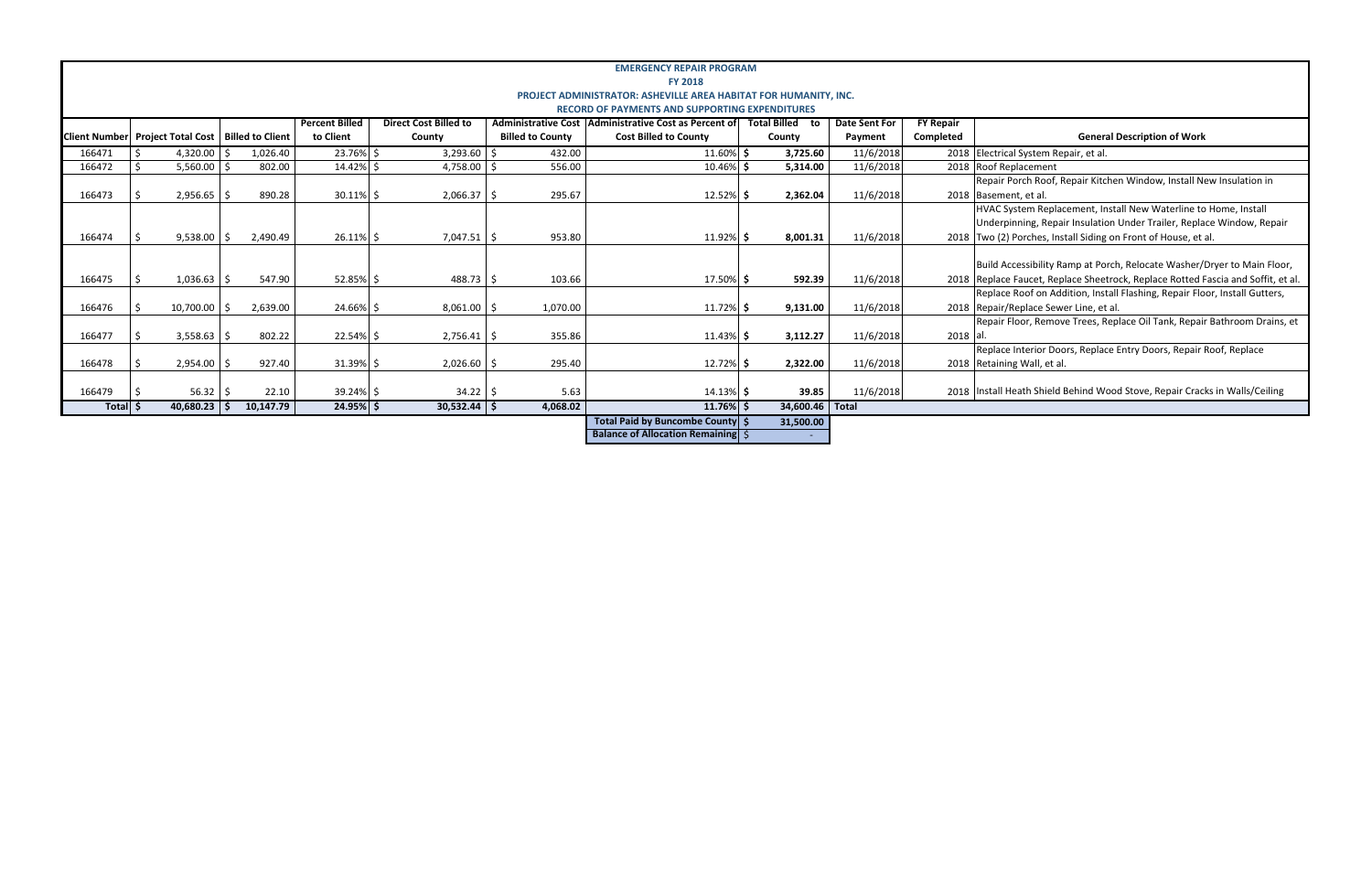| <b>FY Repair</b> |                                    |  |  |  |  |  |  |  |
|------------------|------------------------------------|--|--|--|--|--|--|--|
| Completed        | <b>General Description of Work</b> |  |  |  |  |  |  |  |
|                  | 2018 Carpentry                     |  |  |  |  |  |  |  |
|                  | 2018 Accessibility                 |  |  |  |  |  |  |  |
| 2018 Heat        |                                    |  |  |  |  |  |  |  |
|                  | 2018 Heat Pump and Ductwork        |  |  |  |  |  |  |  |
|                  | 2018 Plumbing & Carpentry          |  |  |  |  |  |  |  |
|                  | 2018 Plumbing                      |  |  |  |  |  |  |  |
| 2018 Heat        |                                    |  |  |  |  |  |  |  |
| 2018 Roof        |                                    |  |  |  |  |  |  |  |
| 2018             | Plumbing                           |  |  |  |  |  |  |  |
|                  |                                    |  |  |  |  |  |  |  |
|                  | 2019 Deck & Low Rise Stairs        |  |  |  |  |  |  |  |
|                  | 2019 Plumbing                      |  |  |  |  |  |  |  |
|                  | 2019 Ramp & Landing                |  |  |  |  |  |  |  |
|                  | 2019 Plumbing & Accessibility      |  |  |  |  |  |  |  |
|                  | 2019 Septic                        |  |  |  |  |  |  |  |
|                  | 2019 Septic                        |  |  |  |  |  |  |  |
|                  | 2019 Septic & Plumbing             |  |  |  |  |  |  |  |
| $2019$ Roof      |                                    |  |  |  |  |  |  |  |
| 2019 Heat        |                                    |  |  |  |  |  |  |  |
| 2019 Roof        |                                    |  |  |  |  |  |  |  |
| 2019 Roof        |                                    |  |  |  |  |  |  |  |
|                  | 2019 Roof & Plumbing               |  |  |  |  |  |  |  |
|                  | 2019 Ramp                          |  |  |  |  |  |  |  |
|                  | 2019 Septic                        |  |  |  |  |  |  |  |
|                  | 2019 Low Rise Stairs               |  |  |  |  |  |  |  |
|                  | 2019 Plumbing                      |  |  |  |  |  |  |  |
|                  | 2019 Roof & Electric               |  |  |  |  |  |  |  |
|                  | 2019 Landing & Ramp                |  |  |  |  |  |  |  |
| 2019 Roof        |                                    |  |  |  |  |  |  |  |
| 2019             | Heat                               |  |  |  |  |  |  |  |
| 2019             | Heat                               |  |  |  |  |  |  |  |
| 2019             | Roof                               |  |  |  |  |  |  |  |
| 2019             | Heat                               |  |  |  |  |  |  |  |
| YTD              |                                    |  |  |  |  |  |  |  |
| Date             |                                    |  |  |  |  |  |  |  |

|                         |                               |                           |                                    |                       |                              |                         | <b>EMERGENCY REPAIR PROGRAM</b>                                                                                |                  |                                   |                               |                               |
|-------------------------|-------------------------------|---------------------------|------------------------------------|-----------------------|------------------------------|-------------------------|----------------------------------------------------------------------------------------------------------------|------------------|-----------------------------------|-------------------------------|-------------------------------|
|                         |                               |                           |                                    |                       |                              |                         | <b>FY 2018 ALLOCATION</b>                                                                                      |                  |                                   |                               |                               |
|                         |                               |                           |                                    |                       |                              |                         | PROJECT ADMINISTRATOR: MOUNTAIN HOUSING OPPORTUNITIES<br><b>RECORD OF PAYMENTS AND SUPPORTING EXPENDITURES</b> |                  |                                   |                               |                               |
|                         |                               |                           |                                    | <b>Percent Billed</b> | <b>Direct Cost Billed to</b> |                         | Administrative Cost   Administrative Cost as Percent of                                                        | Total Billed to  | Date Sent for                     |                               |                               |
| <b>Client Number</b>    |                               | <b>Project Total Cost</b> | <b>Billed to Client</b>            | to Client             | County                       | <b>Billed to County</b> | <b>Cost Billed to County</b>                                                                                   | County           | Payment                           | <b>FY Repair</b><br>Completed | Ge                            |
|                         |                               |                           |                                    | $0.00\%$ \$           |                              |                         |                                                                                                                |                  |                                   |                               |                               |
| 418009                  | \$                            | 500.00                    | Ŝ.                                 |                       | $500.00$ \$                  |                         | $0.00\%$ \$                                                                                                    | 500.00           | 5/31/2018                         |                               | 2018 Carpentry                |
| 417065                  | \$                            | 3,924.13                  | Ŝ.<br>$\sim$                       | 0.00%                 | 3,924.13                     | 74.59<br>l \$           | 1.87%                                                                                                          | Ŝ.<br>3,998.72   | 5/31/2018                         | 2018                          | Accessibility                 |
| 418010                  | \$                            | 5,192.94                  | Ś<br>$\blacksquare$                | 0.00%                 | 5.192.94                     | 97.80<br>l \$           | 1.85%                                                                                                          | Ŝ<br>5,290.74    | 5/31/2018                         | 2018                          | <b>Heat</b>                   |
| 418004                  | \$                            | $8,360.28$ \$             | $\sim$                             | 0.00%                 | 8,360.28                     | 83.51<br>l \$           | 0.99%                                                                                                          | Ŝ.<br>8,443.79   | 5/31/2018                         | 2018                          | <b>Heat Pump and Ductwork</b> |
| 415059                  | $\overline{\mathsf{S}}$       | 4,612.98                  | Š.<br>$\sim$                       | 0.00%                 | 4,612.98                     | 113.28                  | 2.40%                                                                                                          | 4,726.26<br>Ŝ    | 7/11/2018                         |                               | 2018 Plumbing & Carpentry     |
| 418021                  | Ś.                            | $2,903.24$ \$             | $\sim$                             | 0.00%                 | 2.903.24                     | 124.01                  | 4.10%                                                                                                          | 3,027.25<br>Ŝ.   | 7/11/2018                         | 2018                          | Plumbing                      |
| 417060                  | \$                            | $4,638.63$ \$             | $\sim$                             | 0.00%                 | 4,638.63                     | l \$<br>174.47          | 3.62%                                                                                                          | Ś<br>4,813.10    | 7/11/2018                         | 2018 Heat                     |                               |
| 418018                  | \$                            | 2,753.08                  | Ŝ.<br>$\sim$                       | 0.00%                 | 2,753.08                     | 114.75<br>Ŝ.            | 4.00%                                                                                                          | Ŝ<br>2,867.83    | 7/11/2018                         | 2018 Roof                     |                               |
| 417041                  | \$                            | $2,150.38$ \$             | $\omega$                           | 0.00%                 | 2,150.38                     | 115.04<br>l \$          | 5.08%                                                                                                          | 2,265.42<br>Ŝ    | 7/11/2018                         |                               | 2018 Plumbing                 |
| <b>Subtotal FY 2018</b> | \$                            | $35,035.66$   \$          | $\blacksquare$                     | 0.00%                 | $35,035.66$   \$<br>.S       | 897.45                  | 2.50%                                                                                                          | Ŝ.               | 35.933.11   Subtotal FY 2018      |                               |                               |
| 417053                  | \$                            | $3,849.63$ \$             | $\sim$                             | 0.00%                 | 3,849.63                     | 147.66<br>l \$          | 3.69%                                                                                                          | Ŝ<br>3,997.29    | 8/9/2018                          |                               | 2019 Deck & Low Rise Stairs   |
| 418014                  | \$                            | $3,901.04$ \$             | $\sim$                             | 0.00%                 | 3,901.04                     | 176.35<br>۱Ś.           | 4.33%                                                                                                          | Ŝ.<br>4,077.39   | 8/9/2018                          |                               | 2019 Plumbing                 |
| 418019                  | \$                            | $3,082.49$ \$             | $\mathbf{r}$                       | 0.00%                 | 3,082.49                     | 124.70<br>۱Ś.           | 3.89%                                                                                                          | 3,207.19<br>Ŝ.   | 8/9/2018                          |                               | 2019 Ramp & Landing           |
| 413030                  | \$                            | 3,755.88                  | Ś.<br>$\sim$                       | 0.00%                 | 3,755.88                     | 162.94<br>-Ś            | 4.16%                                                                                                          | 3,918.82<br>Ŝ    | 8/9/2018                          | 2019                          | Plumbing & Accessibility      |
| 417059                  | \$                            | $4,410.21$ \$             | $\omega$                           | 0.00%                 | 4,410.21                     | 202.35<br>Ŝ.            | 4.39%                                                                                                          | 4,612.56<br>Š.   | 8/9/2018                          |                               | 2019 Septic                   |
| 418033                  | \$                            | 6,042.82                  | Š.<br>$\blacksquare$               | 0.00%                 | 6,042.82                     | 86.46<br>Ŝ.             | 1.41%                                                                                                          | 6,129.28<br>Ŝ    | 9/5/2018                          |                               | 2019 Septic                   |
| 418027                  | \$                            | $7,463.52$ \$             | $\sim$                             | 0.00%                 | 7,463.52<br>Ś                | 148.80<br>Ŝ.            | 1.95%                                                                                                          | Ŝ.<br>7,612.32   | 9/5/2018                          | 2019                          | Septic & Plumbing             |
| 418012                  | \$                            | 7,105.16                  | \$<br>$\sim$                       | 0.00%                 | 7,105.16<br>Ś                | 63.05<br>-Ś             | 0.88%                                                                                                          | Ŝ<br>7,168.21    | 9/5/2018                          | 2019                          | Roof                          |
| 418028                  | \$                            | 4,259.50                  | Ś.<br>$\sim$                       | 0.00%                 | 4,259.50                     | Ŝ.<br>109.40            | 2.50%                                                                                                          | Ś<br>4,368.90    | 10/17/2018                        | 2019                          | Heat                          |
| 418011                  | Ś.                            | $6.955.65$ \$             | $\sim$                             | 0.00%                 | 6.955.65                     | 209.26<br>l \$          | 2.92%                                                                                                          | Ŝ.<br>7,164.91   | 10/17/2018                        | 2019                          | Roof                          |
| 418042                  | \$                            | 3,738.44                  | Ś                                  | 0.00%                 | 3,738.44                     | 109.40<br>-Ś            | 2.84%                                                                                                          | 3,847.84<br>Ŝ.   | 11/20/2018                        | 2019                          | Roof                          |
| 418022                  | \$                            | $3,921.75$ \$             | $\sim$                             | 0.00%                 | 3,921.75                     | 124.71<br>l \$          | 3.08%                                                                                                          | 4,046.46<br>Ŝ    | 11/20/2018                        | 2019                          | Roof & Plumbing               |
| 418020                  | \$                            | 5.733.86                  | ς.<br>$\blacksquare$               | 0.00%                 | 5.733.86                     | 145.35<br><sup>5</sup>  | 2.47%                                                                                                          | 5.879.21<br>Ŝ.   | 11/20/2018                        | 2019                          | Ramp                          |
| 418047                  | \$                            | $4,520.82$ \$             | $\sim$                             | 0.00%                 | 4,520.82<br>S,               | 109.40                  | 2.36%                                                                                                          | Ŝ.<br>4,630.22   | 11/20/2018                        | 2019                          | Septic                        |
| 418043                  | Ś.                            | 2,966.85                  | $\sim$                             | 0.00%                 | 2,966.85<br>Ś                | 170.61<br>Ŝ.            | 5.44%                                                                                                          | Ŝ.<br>3,137.46   | 12/19/2018                        | 2019                          | Low Rise Stairs               |
| 418058                  | \$                            | 2,636.81                  | $\overline{\phantom{a}}$<br>$\sim$ | 0.00%                 | 2,636.81                     | 109.40<br>Ŝ.            | 3.98%                                                                                                          | 2,746.21<br>Ŝ.   | 12/19/2018                        |                               | 2019 Plumbing                 |
| 418041                  | \$                            | $5,735.02$ \$             | $\sim$                             | 0.00%                 | 5,735.02                     | 162.94<br>-Ś            | 2.76%                                                                                                          | 5,897.96<br>Ŝ.   | 12/19/2018                        |                               | 2019 Roof & Electric          |
| 418045                  | \$                            | 5,757.78                  | Ś                                  | 0.00%                 | 5,757.78                     | l \$<br>162.96          | 2.75%                                                                                                          | Ŝ<br>5,920.74    | 12/19/2018                        | 2019                          | Landing & Ramp                |
| 416060                  | \$                            | 6,816.66                  | Ŝ.<br>$\sim$                       | 0.00%                 | 6,816.66                     | 124.70<br>l \$          | 1.80%                                                                                                          | 6,941.36<br>Ŝ    | 12/19/2018                        | 2019 Roof                     |                               |
| 418039                  | $\overline{\mathsf{S}}$       | 4.626.36                  | ς.<br>$\blacksquare$               | 0.00%                 | 4.626.36                     | 124.01                  | 2.61%                                                                                                          | 4,750.37<br>Ŝ    | 1/7/2019                          | 2019                          | Heat                          |
| 418048                  | \$                            | 4,510.20                  | -Ś<br>$\sim$                       | 0.00%                 | 4,510.20                     | 140.01                  | 3.01%                                                                                                          | Ŝ.<br>4,650.21   | 1/7/2019                          | 2019                          | Heat                          |
| 418016                  | Ś.                            | $3,459.58$ S              | $\sim$                             | 0.00%                 | 3,459.58<br>Ś                | l \$                    | 0.00%                                                                                                          | Ŝ.<br>3,459.58   | 1/7/2019                          | 2019                          | Roof                          |
| 418044                  | Ŝ.                            | $5,778.87$ $\mid$ \$      | $\sim$                             | 0.00%                 | $5,778.87$ \$<br>Ŝ.          | 123.53                  | 2.09%                                                                                                          | Ŝ.<br>5,902.40   | 1/7/2019                          | 2019 Heat                     |                               |
| Subtotal FY 2019 YTD    | \$                            | $111,028.90$   \$         | $\overline{\phantom{a}}$           | $0.00\%$ \$           | $92,653.89$ \$               | 3,037.99                | 2.66%                                                                                                          | -S               | 114,066.89   Subtotal FY 2019 YTD |                               |                               |
|                         | $146,064.56$   \$<br>Totall S |                           | $\overline{\phantom{a}}$           | $0.00\%$ \$           | $127,689.55$   \$            | 3,935.44                | 2.62%                                                                                                          | 150,000.00<br>-Ś | <b>Total Project to Date</b>      |                               |                               |
|                         |                               |                           |                                    |                       |                              |                         | Total Paid by Buncombe County   \$                                                                             | 150.000.00       |                                   |                               |                               |
|                         |                               |                           |                                    |                       |                              |                         | <b>Balance of Allocation Remaining \$</b>                                                                      |                  |                                   |                               |                               |
|                         |                               |                           |                                    |                       |                              |                         |                                                                                                                |                  |                                   |                               |                               |